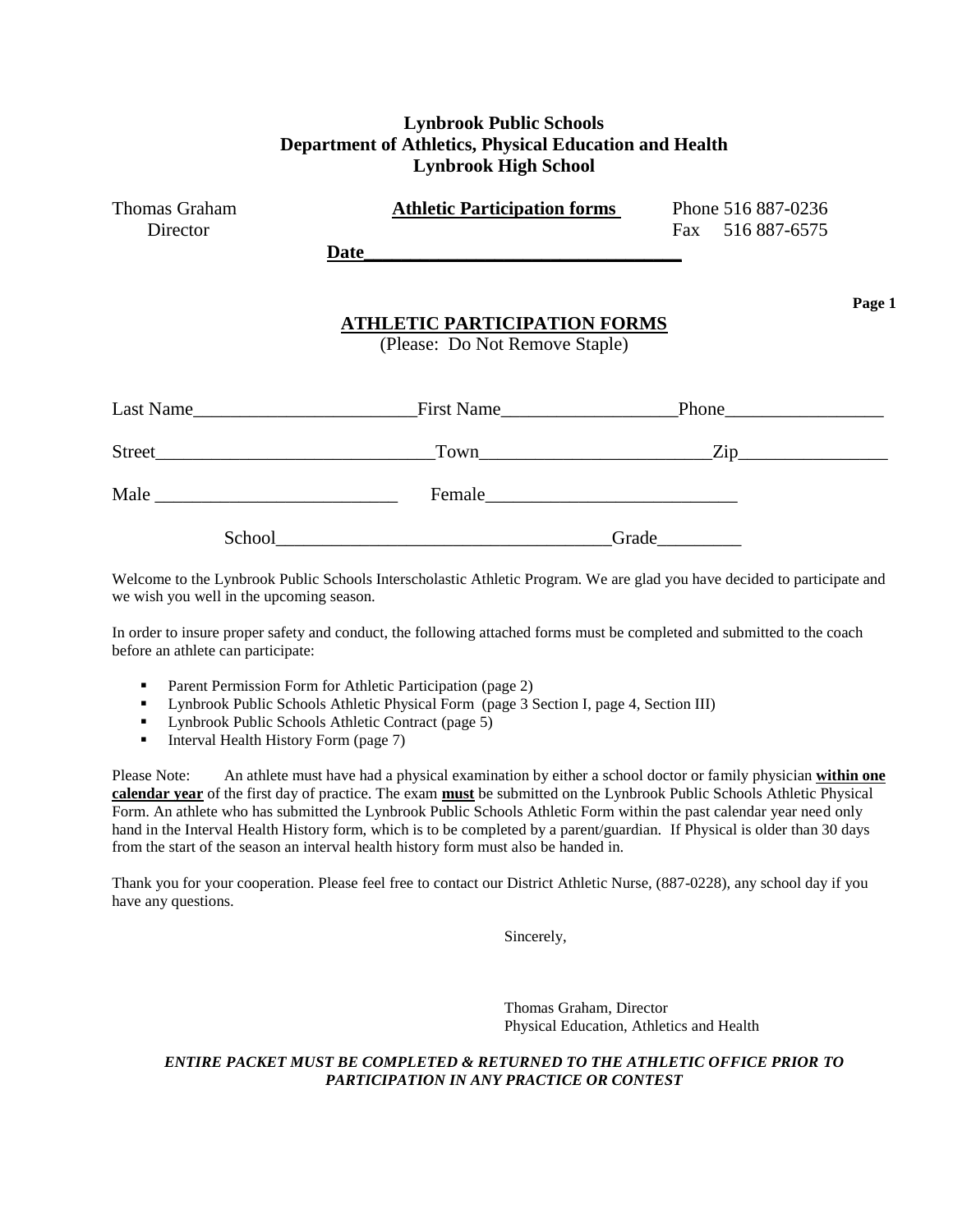# **LYNBROOK PUBLIC SCHOOLS PARENT PERMISSION FORM FOR ATHLETIC PARTICIPATION \_\_\_\_\_\_\_\_\_\_\_\_\_\_\_\_\_\_\_ School Year**

# **STUDENT INFORMATION:**

| $Last \_\_\_\_\_\_\_\_$ | $First \_\_$                                                                      |       |  |
|-------------------------|-----------------------------------------------------------------------------------|-------|--|
|                         |                                                                                   |       |  |
|                         | Grade School                                                                      | Sport |  |
|                         |                                                                                   |       |  |
|                         | I RECOGNIZE THAT PARTICIPATION IN ALL SPORTS, ESPECIALLY THOSE INVOLVING CONTACT, |       |  |
|                         | REQUIRES AN ACCEPTANCE OF RISK OF POSSIBLE SERIOUS INJURY. THESE RISKS CANNOT BE  |       |  |
|                         | ELIMINATED EVEN WHEN ALL PRECAUTIONS ARE TAKEN.                                   |       |  |

I ALSO UNDERSTAND THAT ALL STUDENTS ARE COVERED BY *PUPIL BENEFITS PLAN* INSURANCE WHICH, IN MOST CASES WILL NOT PAY ENTIRE MEDICAL COSTS AND SHOULD BE VIEWED AS A SUPPLEMENT TO MY OWN POLICY.

**I give my consent for my child\_\_\_\_\_\_\_\_\_\_\_\_\_\_\_\_\_\_\_\_\_\_\_\_\_\_\_\_\_\_\_\_\_\_\_ to participate in athletics for the \_\_\_\_\_\_\_\_\_\_\_\_\_\_\_** school year subject to a physical examination and or interval health history report.

In the case of an emergency, if a parent cannot be reached, please contact the person(s) listed below who will assume temporary care of my child: If there are any changes during the school year it is the responsibility of the parent or guardian to contact the district nurse (887-0228) of the changes.

| Name                         | Phone # | Relationship to Athlete |
|------------------------------|---------|-------------------------|
| Name                         | Phone # | Relationship to Athlete |
| Name                         | Phone # | Relationship to Athlete |
| Signature of Parent/Guardian |         | Date                    |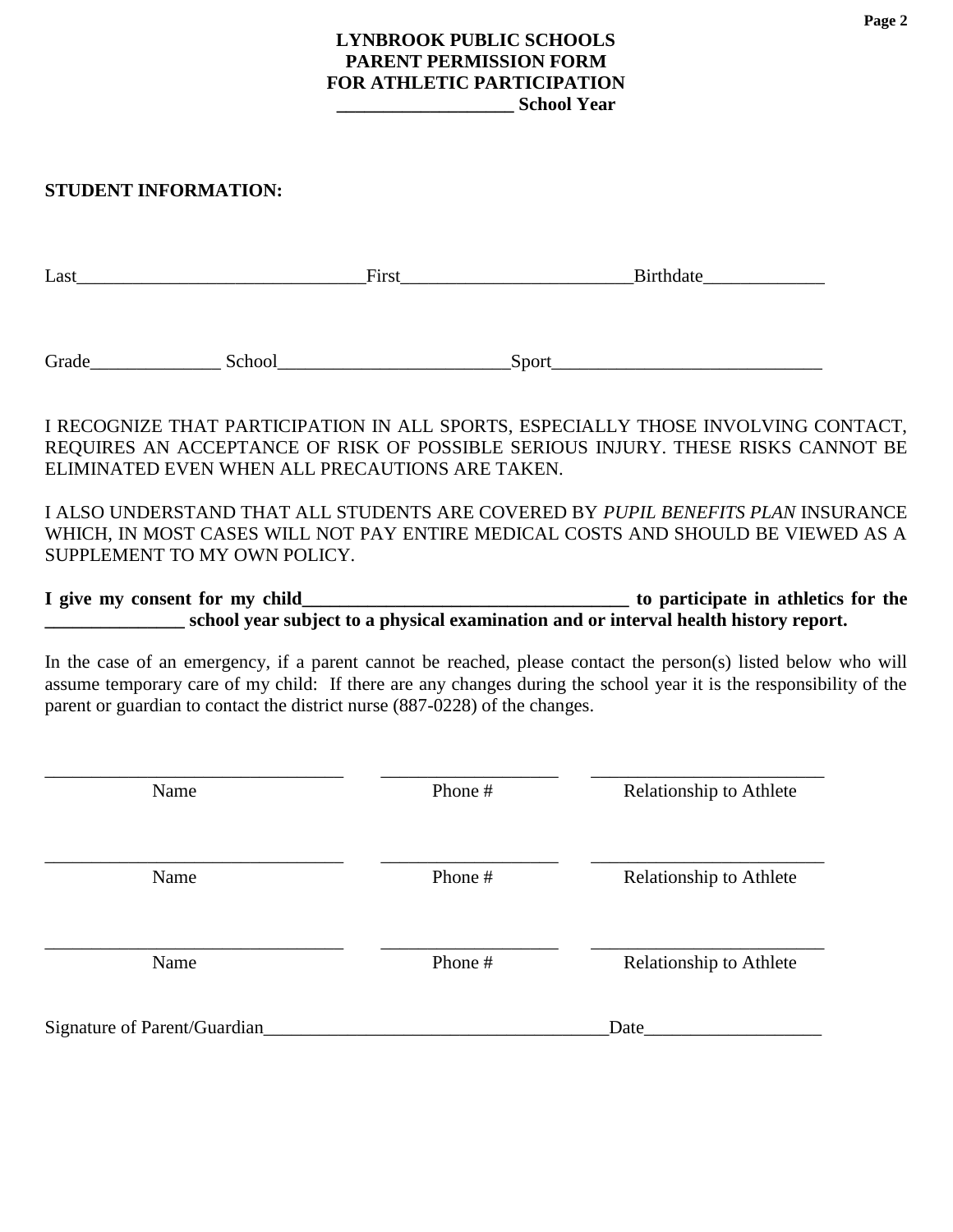# **Lynbrook Public Schools Page 3**

**Physical/Athletic Examination Form (Only Lynbrook Public Schools Form Will Be Accepted)**

If you are a Grade 7-12 Student Athlete, you MUST complete Sections 1 and 3. If you are entering Grades K,2,4,7,10, or are a new entrant, the NYS Dept of Education requires physical examinations be conducted and Sections 1 and 2 MUST be completed and be submitted to the nurse's office in your home school. NYS Department of Education recommends dental examinations for all students annually. **Make extra copies of this form!**

## **SECTION 1 (All Students Entering Grades K,2,4,7,10, New Entrants and All Grades 7-12 Student Athletes)**

| Child's Last Name/First Name                                                                                          | Date of Birth                                                                                                  | Parents'/Guardians' Name           |                     |         | Teacher                  |
|-----------------------------------------------------------------------------------------------------------------------|----------------------------------------------------------------------------------------------------------------|------------------------------------|---------------------|---------|--------------------------|
| <b>Address</b>                                                                                                        |                                                                                                                |                                    | <b>Phone Number</b> |         | Grade/New Entrant        |
| Ethnicity: () Black (not Hispanic)                                                                                    | ) White (not Hispanic)<br>$\left($                                                                             | ( ) Hispanic                       | $( )$ Asian         | ) Other |                          |
| Parent's Signature:                                                                                                   |                                                                                                                |                                    |                     |         |                          |
|                                                                                                                       | Physician's Information (Physicians MUST also sign on the bottom of the next page for Athletic Physicals!!!!!) |                                    |                     |         |                          |
|                                                                                                                       |                                                                                                                |                                    |                     |         |                          |
| Physician's Name                                                                                                      | Physician's Address                                                                                            |                                    |                     |         | Physician's Phone Number |
| <b>Physician's Signature</b>                                                                                          |                                                                                                                | <b>Date of Student Examination</b> |                     |         |                          |
|                                                                                                                       |                                                                                                                |                                    |                     |         |                          |
|                                                                                                                       |                                                                                                                |                                    |                     |         |                          |
|                                                                                                                       |                                                                                                                |                                    |                     |         |                          |
| <b>Examination</b><br>Is this child physically able to participate in Physical Education? If NO, list restrictions:   |                                                                                                                |                                    |                     |         |                          |
| Are there any problems relating to growth, development or nutrition with which teacher or nurse should be acquainted? |                                                                                                                |                                    |                     |         |                          |

| Height                | Lungs          | Nervous System   | Speech          |
|-----------------------|----------------|------------------|-----------------|
| Weight                | Abdomen        | Thyroid          | Nutrition       |
| <b>Blood Pressure</b> | Hernia         | Heart            | Teeth/Gums      |
| Eyes                  | Genitalia      | Epilepsy         | Posture         |
| Ears                  | Skin           | Orthopedic       | Feet            |
| <b>Nose</b>           | Tonsils/Throat | <b>Scoliosis</b> | Range of Motion |

### **SECTION 2-Immunizations/Preventive Measures and Tests (All Students Entering Grade K,2,4,7,10 and New Entrants)**

| <b>Fill in Month/Date/Year</b> | 1 <sup>st</sup> | 2 <sup>nd</sup> | $3^{\text{rd}}$ | 4 <sup>th</sup> | 5th | Comments |
|--------------------------------|-----------------|-----------------|-----------------|-----------------|-----|----------|
| $DPT - DT$                     |                 |                 |                 |                 |     |          |
| Td                             |                 |                 |                 |                 |     |          |
| Tdap                           |                 |                 |                 |                 |     |          |
| Polio                          |                 |                 |                 |                 |     |          |
| <b>MMR</b>                     |                 |                 |                 |                 |     |          |
| Hib/HBCV                       |                 |                 |                 |                 |     |          |
| Hepatitis B                    |                 |                 |                 |                 |     |          |
| Varicella                      |                 |                 |                 |                 |     |          |
| <b>PPD</b>                     |                 |                 |                 |                 |     |          |
| Meningococcal                  |                 |                 |                 |                 |     |          |
| Measles                        |                 |                 |                 |                 |     |          |
| Mumps                          |                 |                 |                 |                 |     |          |
| Rubella                        |                 |                 |                 |                 |     |          |
| Other                          |                 |                 |                 |                 |     |          |

#### **Health History (Please fill in month and year below)**

| Allergy              | Epilepsy               | <b>Operations</b>      | Serious Injury        |
|----------------------|------------------------|------------------------|-----------------------|
| Asthma               | German Measles         | Pneumonia              | Tonsillectomy         |
| Chicken Pox          | <b>Heart Condition</b> | Polio                  | <b>Tuberculosis</b>   |
| Diabetes             | <b>Measles</b>         | <b>Rheumatic Fever</b> | T.B. Contacts         |
| <b>Ear Condition</b> | Mumps                  | <b>Scarlet Fever</b>   | <b>Whooping Cough</b> |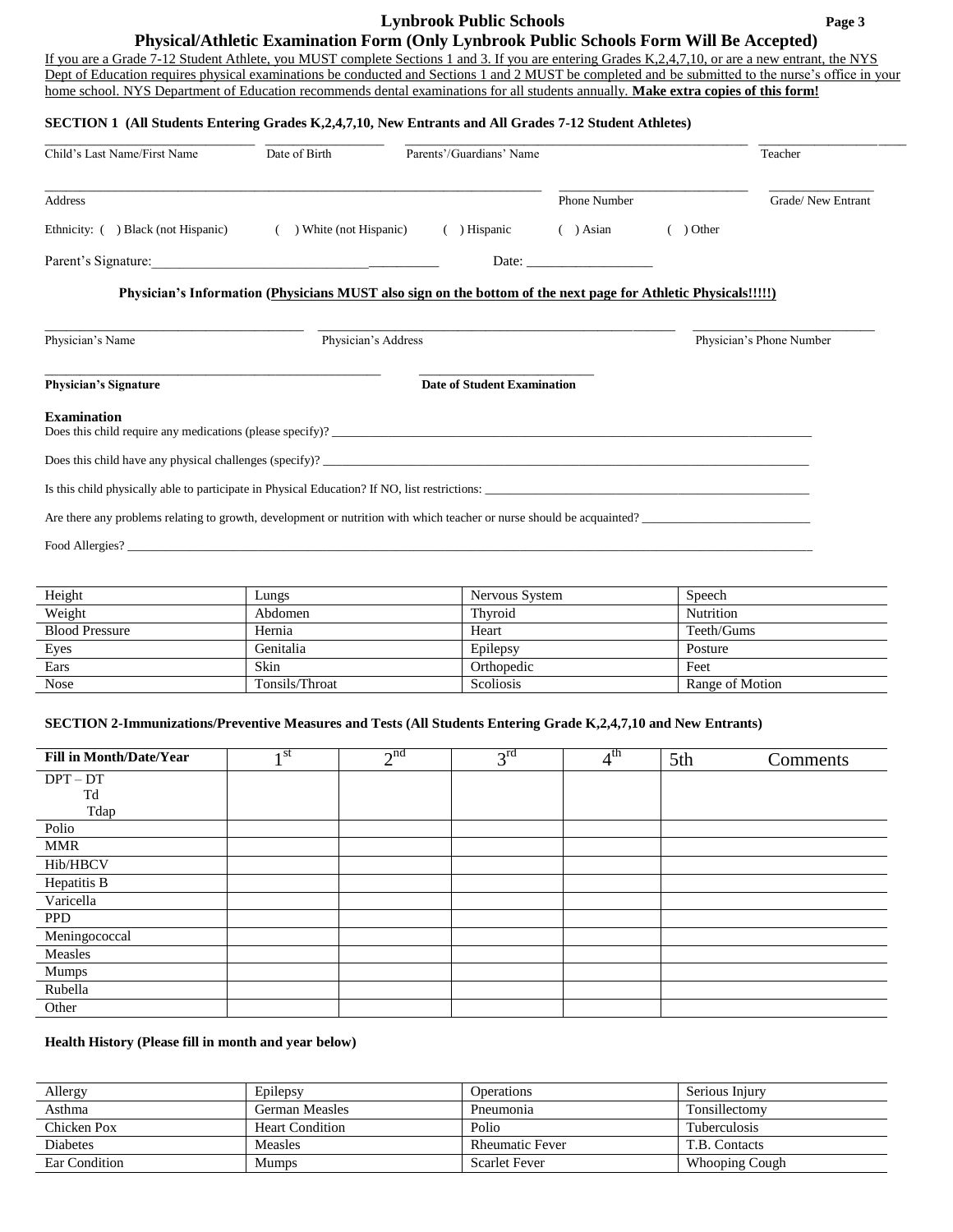# **Body Mass Index (BMI):** Page 4 **Weight Status Category (sex-specific BMI- for age percentile): In the last twelve months, has the student had:**

| : 5th                                 | <b>Prediabetes</b>     | Yes        | Nο |
|---------------------------------------|------------------------|------------|----|
| $5^{\text{th}}$ to $< 50^{\text{th}}$ | <b>Type 1 diabetes</b> | <b>Yes</b> | No |
| $50^{\rm th}$ to $< 85^{\rm th}$      | <b>Type 2 diabetes</b> | <b>Yes</b> | No |
| $85^{\rm th}$ to $< 95^{\rm th}$      | Asthma                 | Yes        | No |
| 95 <sup>th</sup> and over             | Prehypertension        | Yes        | No |
|                                       | <b>Hypertension</b>    | Yes        | No |

### **SECTION 3-ATHLETIC PHYSICAL FORM (All Grades 7-12 Student Athletes)**

**To The Student & Guardian:** Competitive athletics requires vigorous exercise and training. The District encourages all of its students to participate. To ascertain their health status, we require an annual sports-oriented evaluation. The questions below are to be completed by the guardian and the student and are to be signed by both.

THIS FORM MUST BE COMPLETED FOR ALL MIDDLE/ HIGH SCHOOL STUDENT ATHLETES AND DATED **WITHIN ONE CALENDAR YEAR OF YOUR LAST ATHLETIC PHYSICAL** BY YOUR PHYSICIAN OR THE SCHOOL PHYSICIAN. PHYSICALS ATTACHED TO THIS FORM WILL **NOT** BE ACCEPTED.

|  | HAS THE STUDENT HAD ANY: |  |
|--|--------------------------|--|

| HAS INE SIUDENI HAD ANI; |            |     |                                                                           |
|--------------------------|------------|-----|---------------------------------------------------------------------------|
|                          | <b>YES</b> | NO. |                                                                           |
| 1.                       |            |     | <b>Chronic/recurrent illness</b>                                          |
| 2.                       |            |     | <b>Illness lasting over one week</b>                                      |
| 3.                       |            |     | Hospitalization                                                           |
| 4.                       |            |     | Surgery (other than tonsillectomy)                                        |
| 5.                       |            |     | Missing organs (eye, kidney, testicle, etc)                               |
| 6.                       |            |     | Allergy to any medications                                                |
| 7.                       |            |     | Problems with heart, blood pressure or murmur                             |
| 8.                       |            |     | Chest pains with exercise                                                 |
| 9.                       |            |     | Dizziness or fainting with exercise                                       |
| 10.                      |            |     | Dizziness, fainting, frequent headaches or convulsions                    |
| 11.                      |            |     | <b>Concussion or unconsciousness</b>                                      |
| 12.                      |            |     | Heat exhaustion, heat stroke or other problems with heat                  |
|                          |            |     |                                                                           |
| <b>DOES THE STUDENT:</b> |            |     |                                                                           |
| 13.                      |            |     | Wear eyeglasses or contact lenses                                         |
| 14.                      |            |     | Wear dental bridges, braces, plates                                       |
| 15.                      |            |     | Take any medication (presently or recently)                               |
| 16.                      |            |     | Wear any supports or braces                                               |
| IS THERE A HISTORY OF:   |            |     |                                                                           |
| 17.                      |            |     | <b>Injuries requiring MD Treatment</b>                                    |
| 18.                      |            |     | Neck injury                                                               |
| 19.                      |            |     | Knee injury or ankle injury                                               |
| 20.                      | $\equiv$   |     | Other serious joint injury                                                |
| 21.                      |            |     | <b>Broken</b> bones                                                       |
| 22.                      | $\equiv$   |     | Is there any reason this student should not participate in athletics      |
| 23.                      |            |     | Has any family member, younger that 40 years of age, died suddenly due to |
|                          |            |     | an incident other than an accident                                        |
| 24.                      |            |     | Has any family member had a heart attack younger than 55 years of age     |
|                          |            |     |                                                                           |

**Explain any "Yes" response and provide additional information, if necessary:** 

| Date of Last Tetanus Shot:                                                                                                                                                                                                                                        |                                          |                                                                                                                                                   |
|-------------------------------------------------------------------------------------------------------------------------------------------------------------------------------------------------------------------------------------------------------------------|------------------------------------------|---------------------------------------------------------------------------------------------------------------------------------------------------|
|                                                                                                                                                                                                                                                                   |                                          | We understand the statements above to be true and consent is hereby given that ____________________ may participate in interscholastic athletics. |
|                                                                                                                                                                                                                                                                   |                                          | <b>Date</b> and <b>Date</b>                                                                                                                       |
|                                                                                                                                                                                                                                                                   | This Section to be complete by Physician |                                                                                                                                                   |
|                                                                                                                                                                                                                                                                   |                                          |                                                                                                                                                   |
| 1. Collision Contact 2. Limited Contact 2. Limited Contact 2. 2. Limited Contact 2. 2. Limited Contact 2. 2. Limited Contact 2. 2. Limited Contact 2. 2. Limited Contact 2. 2. Limited Contact 2. 2. Limited Contact 2. 2. Lim                                    |                                          |                                                                                                                                                   |
| Based on this history and exam, the following abnormalities were found and need attention and treatment:                                                                                                                                                          |                                          |                                                                                                                                                   |
| <b>Recommendations:</b><br>1. There is no history or physical finding which would prohibit this student from participating in athletics.<br>2. This student should have the following health problems evaluated and/or treated before participating in athletics: |                                          |                                                                                                                                                   |
| 3. This student has health problems which prohibits him/her from participation in athletics.                                                                                                                                                                      |                                          |                                                                                                                                                   |
| <b>Signature of Physician</b>                                                                                                                                                                                                                                     | Date of Examination                      |                                                                                                                                                   |

**\_\_\_\_\_\_\_\_\_\_\_\_\_\_\_\_\_\_\_\_\_\_\_\_\_\_\_\_\_\_\_\_\_\_\_\_\_\_\_\_\_\_\_\_\_\_\_\_\_\_\_\_\_\_\_\_\_\_\_\_\_\_\_\_\_\_\_\_\_\_\_\_\_\_\_\_\_\_\_\_\_\_\_\_\_\_\_\_\_\_\_\_\_\_\_\_\_\_\_\_\_\_\_\_\_\_\_\_\_\_\_\_\_\_\_\_\_\_\_\_\_\_\_ \_\_\_\_\_\_\_\_\_\_\_\_\_\_\_\_\_\_\_\_\_\_\_\_\_\_\_\_\_\_\_\_\_\_\_\_\_\_\_\_\_\_\_\_\_\_\_\_\_\_\_\_\_\_\_\_\_\_\_\_\_\_\_\_\_\_\_\_\_\_\_\_\_\_\_\_\_\_\_\_\_\_\_\_\_\_\_\_\_\_\_\_\_\_\_\_\_\_\_\_\_\_\_\_\_\_\_\_\_\_\_\_\_\_\_\_\_\_\_\_\_\_\_**

Female \_\_\_\_\_\_\_\_\_\_\_\_\_\_\_\_ Male \_\_\_\_\_\_\_\_\_\_\_\_\_\_\_\_ Sports (List all sports you plan to participate in) \_\_\_\_\_\_\_\_\_\_\_\_\_\_\_\_\_\_\_\_\_\_\_\_\_\_\_\_\_\_\_\_\_\_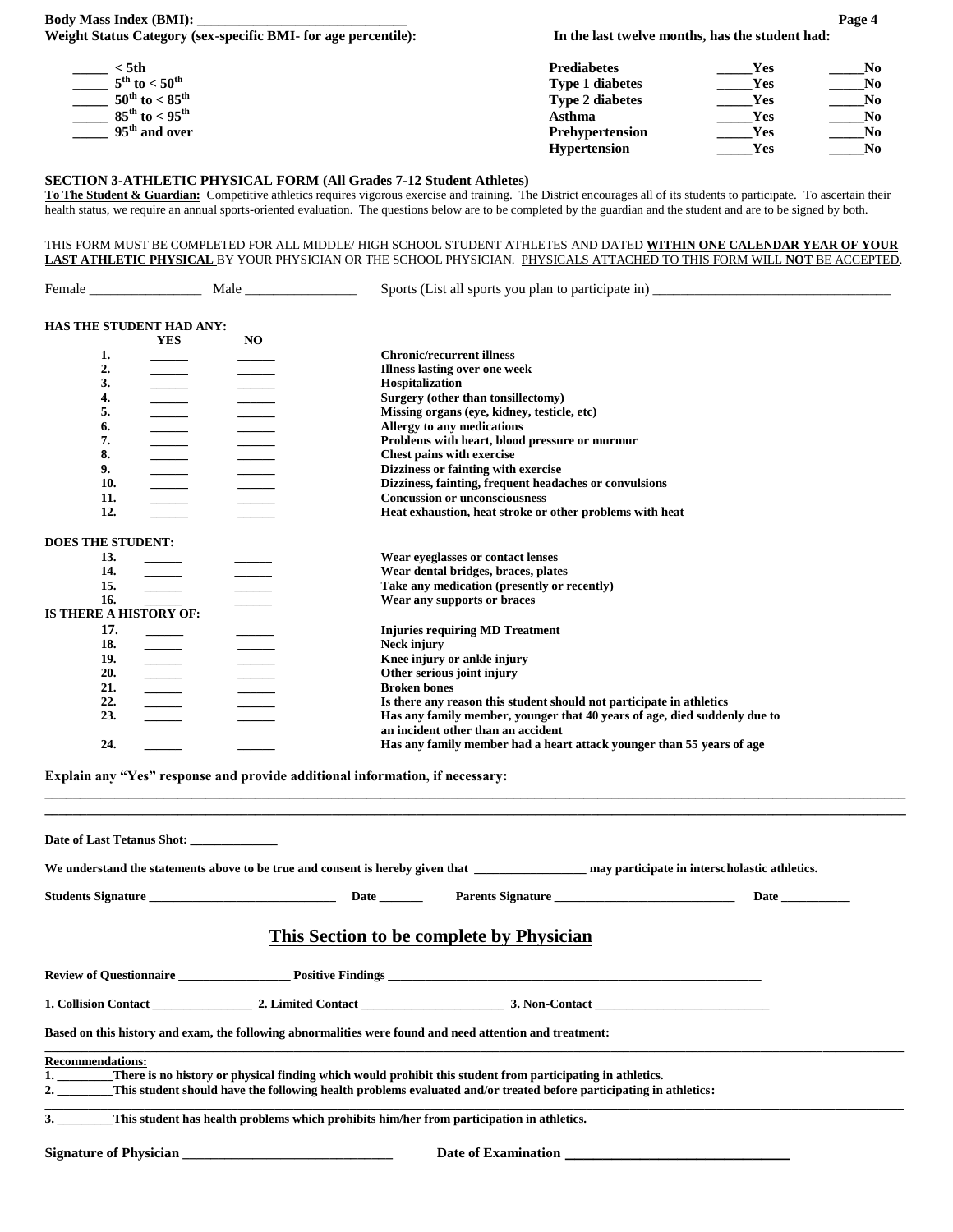# **LYNBROOK PUBLIC SCHOOLS EXTRA-CURRICULAR ACTIVITY PARTICIPATION CONTRACT**

The Board of Education of the Lynbrook Public Schools recognizes the value of student involvement in extra-curricular activities and encourages all students to participate in as many programs as is appropriate for each individual. Each program is an opportunity for further educational, social, and emotional development. However, such participation is a privilege and not a right. Ever cognizant of the importance of exhibiting good behavior and leading healthy lifestyles, the Board of Education seeks to encourage students to live and behave in a manner that reflects favorably on themselves, their families and their school at all times. It is with this in mind that these guidelines and contract are presented to our students and parents/guardians.

### **PRIOR TO PARTICIPATION (FOR STUDENT-ATHLETES ONLY)**

 1. All athletes must successfully pass a physical examination. The school physician will provide this exam on a specified date prior to the season, **OR** the athlete may go to his/her personal physician. In either case, the appropriate **LYNBROOK MEDICAL FORM** must be on file. Notes on physician's letterhead are **NOT** acceptable.

 2. Parent Permission Forms with emergency information must be returned to the coach. Parents should pay particular attention to the statement on the Permission Form regarding possible risk of serious injury.

### **GENERAL POLICIES FOR ALL STUDENTS**

 1. The school is not responsible for personal property. At no time should valuables be left out in a classroom, hallway or locker room unattended.

 2. All injuries sustained during participation in athletics or school activities must be reported immediately to the coach or activity moderator in order that the appropriate insurance forms can be filed. Parents should understand that the school district's insurance policy is a supplementary policy to their coverage and *only partially* covers what is not covered under the family's policy. Any student requiring medical attention by a physician is required to get a physician's note in order to resume activity.

 3. All equipment issued to any student or student-athlete must be maintained in good condition and returned at the conclusion of the season or school year. Equipment not returned must be paid for at the **current replacement cost.** A student may not join a subsequent team or activity until all prior obligations are satisfied. Additionally, privileges may be suspended, and report cards/diplomas will be withheld.

 4. For student-athletes attendance at all practices and games as scheduled by the coach are mandatory. It is the athlete's responsibility to notify the coach if it becomes necessary to miss a practice or game. Students participating in clubs or activities are expected to attend all regularly scheduled meetings and related events.

 5. All students wishing to participate in extra-curricular activities must attend all classes in order to participate that day. Any student missing class as a result of legal or medical appointments must receive approval from the athletic director or building principal or designee prior to participation.

 6. In order to remain eligible for participation in athletics and extra-curricular activities, students must not fail more than two subjects during a given marking period. Any student failing two or more subjects will be placed on academic probation. Failing to seek improvement in one's academic standing during this probation period will result in the loss of eligibility to participate in any and all extracurricular activities.

 7. There is a responsibility, both on and off the playing fields/courts, to behave in a manner that reflects favorably on the team and the Lynbrook Public Schools. Examples of unacceptable behavior include but are not limited to:

- **a. Verbal infractions** mocking, name calling, coercion, taunting, negative teasing and threats (verbal, written or electronic).
- **b. Physical infractions** pushing, shoving, kicking, hitting, spitting, extortion, stalking, restraining, humiliating acts, defacing property, vandalism, to threaten the use of violence.
- **c. Social Alienation and Shunning** gossiping, rumor spreading, ridicule, slurs (ethnic, religious, sexual, racial), social rejection, grudge carrying, threatening looks, public humiliation, and intentionally and maliciously excluding.
- **d. Hazing** is a form of harassment and is not to be condoned under any circumstance. Students found to be involved with, or to have committed, acts of harassment and/or hazing will be subject to disciplinary action and suspension from extra curricular activity.

 8. Students must recognize that there are many destructive decisions that they may face and must do everything in their power to avoid making decisions that jeopardize their health and safety. THE USE OF TOBACCO, ALCOHOL OR OTHER DRUGS, THE POSSESSION OF A WEAPON, OR PARTCIPATION IN GAMBLING, IS A VIOLATION OF THE DISTRICT CODE OF CONDUCT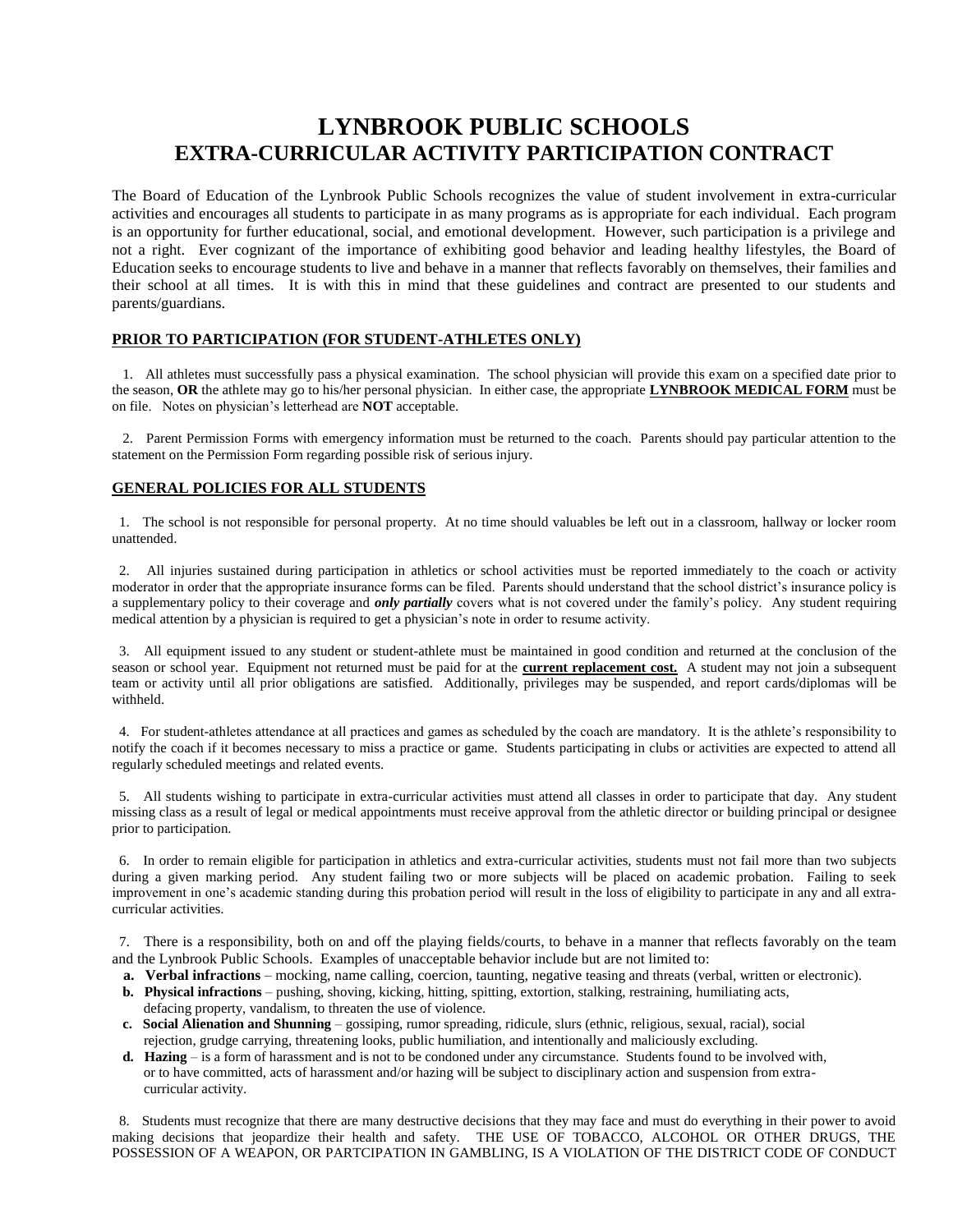AND WILL BE GROUNDS FOR DISCIPLINARY ACTION AND/OR SUSPENSION FROM ALL EXTRA-CURRICULAR ACTIVITIES. The following procedures will be followed regarding all violations of these guidelines:

- A. Students found to have been under the influence of alcohol or any other drug, or in possession of tobacco, alcohol or any other drug or a weapon, as well as participation in gambling, may be ineligible to participate in extra-curricular activities for a length of time to be determined by the building principal and/or the director of athletics. In addition, and prior to being able to participate in extra-curricular activities, students must attend an information seminar with the coach/moderator, parents, and either the school social worker or school nurse and the athletic director/principal or his/her designee.
- B. A second occurrence may result in a suspension of activity equivalent to two or more

interscholastic competitions. A course of action will be determined to provide appropriate

counseling between the school and family. If this course of action is not completed, the suspension

from activity will remain in place indefinitely.

C. A third occurrence may result in a suspension of all participation for up to one year. Students will

only be permitted to return at the recommendation of the Athletic Director and/or Building

Principal once the suspension has been served.

 9. As models in the development of their children's abilities and character, the role played by parents and guardians can not be understated. As partners with the Lynbrook School District in the successful academic, social and emotional development of our children, I commit to the following:

- Be a positive role model so that through my/our own actions, I help to ensure that each child has the best experience possible.
- Be a "team" or "whole activity" fan, not a "my kid" fan.
- Weigh what my child says in any controversy, and work with coaches and moderators to gather all of the facts.
- Demonstrate respect to all opponents, parents of opponents, as well as opposing support groups at all interscholastic competitions.
- Be respectful of all referees and officials.
- I will not instruct or coach my child before or during a game or activity, as such instruction may conflict with the coach's or moderator's directives and plans.
- Praise all students in their attempts to improve and grow as players or participants.
- Develop an understanding and appreciation of the rules governing my child's activity or sport.
- Recognize and show appreciation for excellent performance by all participants.
- Help my child learn that success is experience in the development of his/her skills and that feeling good about working hard and getting better is really what participation is all about.
- Take time to talk with coaches and moderators in an appropriate manner, including the proper time and place, if I have a concern. I will respect the coach/moderator by following the designated chain of command.
- Actively support the alcohol, tobacco and drug-free policies of the Lynbrook School District. I will support my child by holding him/her accountable for their commitment to non-use of substances and to proper behavior inside and outside of school regarding hazing, harassment and bullying as outlined in the District Code of Conduct and this Participation Contract.

 10. School employees, coaches, and club/activity moderators who fail to enforce these policies or any violation of the Lynbrook School District Code of Conduct may be subject to disciplinary action.

### WE HAVE READ, UNDERSTAND AND WILL ABIDE BY THIS AGREEMENT:

Please Print Student's Name Student Signature\_\_\_\_\_\_\_\_\_\_\_\_\_\_\_\_\_\_\_\_\_\_\_\_\_\_\_\_\_\_\_\_\_\_\_\_\_\_\_\_\_\_\_\_\_\_\_\_\_\_\_\_\_\_\_\_\_\_\_ Date\_\_\_\_\_\_\_\_\_\_\_\_\_\_\_\_\_\_ Parent/Guardian Signature\_\_\_\_\_\_\_\_\_\_\_\_\_\_\_\_\_\_\_\_\_\_\_\_\_\_\_\_\_\_\_\_\_\_\_\_\_\_\_\_\_\_\_\_\_\_\_\_\_\_\_\_\_ Date\_\_\_\_\_\_\_\_\_\_\_\_\_\_\_\_\_\_\_

BOE # 14-02-G29 July 2014